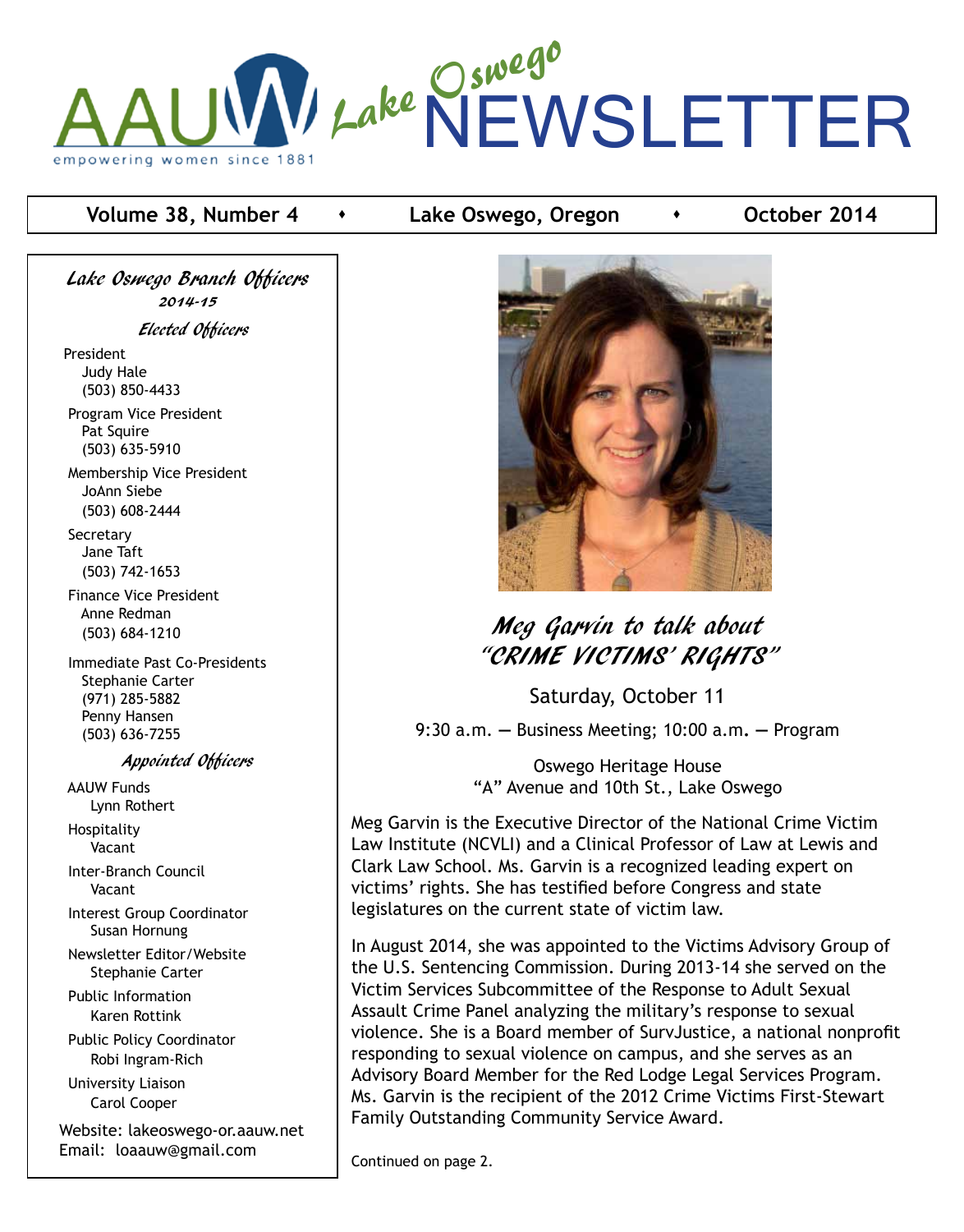#### Page 2 **b October 2014**



Judy with Roberta Phillip, our September 2014 speaker

# Hale & Hearty

by Judy Hale, President

We have had a great start to our AAUW year. Our September speaker, Roberta Phillips was excellent. She gave us lots of information about pay disparity in Oregon. In October, we have another very informative speaker -- Meg Garvin. She will be talking about her work to support crime victim's rights.

Please join us, it is a chance to learn something new, visit with old friends and meet new ones. Directories are ready, you can pick up yours at our monthly meeting.

We still have two board positions that have not been filled. First, we need a representative to the Interbranch Council. This person would attend five meetings throughout the year along with representatives from other branches and would let them know what the Lake Oswego branch is doing and report back on the activities of other branches. The meetings are in the afternoon so no night driving is involved. It is an important position, I am filling in so our branch is represented but it would be great if we had a person assigned as our representative. It is a good time to have this position because our branch

is doing so well; our membership is holding, we have excellent programs planned. There are a lot of things to be proud of and to share with other branches. I was pleased to see two Portland AAUW members in attendance at our September program because the topic was so important and central to AAUW's mission.

Second, we need to fill our hospitality position. The hospitality coordinates the snacks at our branch meetings. Duties include passing around the sign-up sheet; calling and reminding the people who signed up for a particular meeting; arriving at the meetings early to making coffee, heat water for tea and set up the table with seasonal decorations and the snacks.

We only have five more meetings this year that would require action by the hospitality person. I think this is a fun job, we have so many cooperative members who are willing to bring treats to the meeting. If you are interested, please call me or Sandra Hoover.

 At the September board meeting, the board worked very hard on the budget. We balanced the budget and then at the September general meeting our members approved the budget. The totals are: Income - \$4030 and Expenses - \$3979.00. This budget only works if we have good attendance at our Holiday Gala event and the Tea + Book, etc. sale. We want to be able to continue giving a \$1,000 local scholarship and to send \$1,000 to support the national efforts of AAUW. Please remember our goal as our year progresses.

**October program**, continued from page 1.

NCVLI is a non-profit educational and advocacy organization located at Lewis and Clark Law School in Portland, Oregon. Its mission is to actively promote balance and fairness in the justice system through crime victim-centered legal advocacy, education, and resource sharing. The NCVLI performs many services to fulfill its mission, including litigating issues of national importance regarding crime victims' rights in cases nationwide.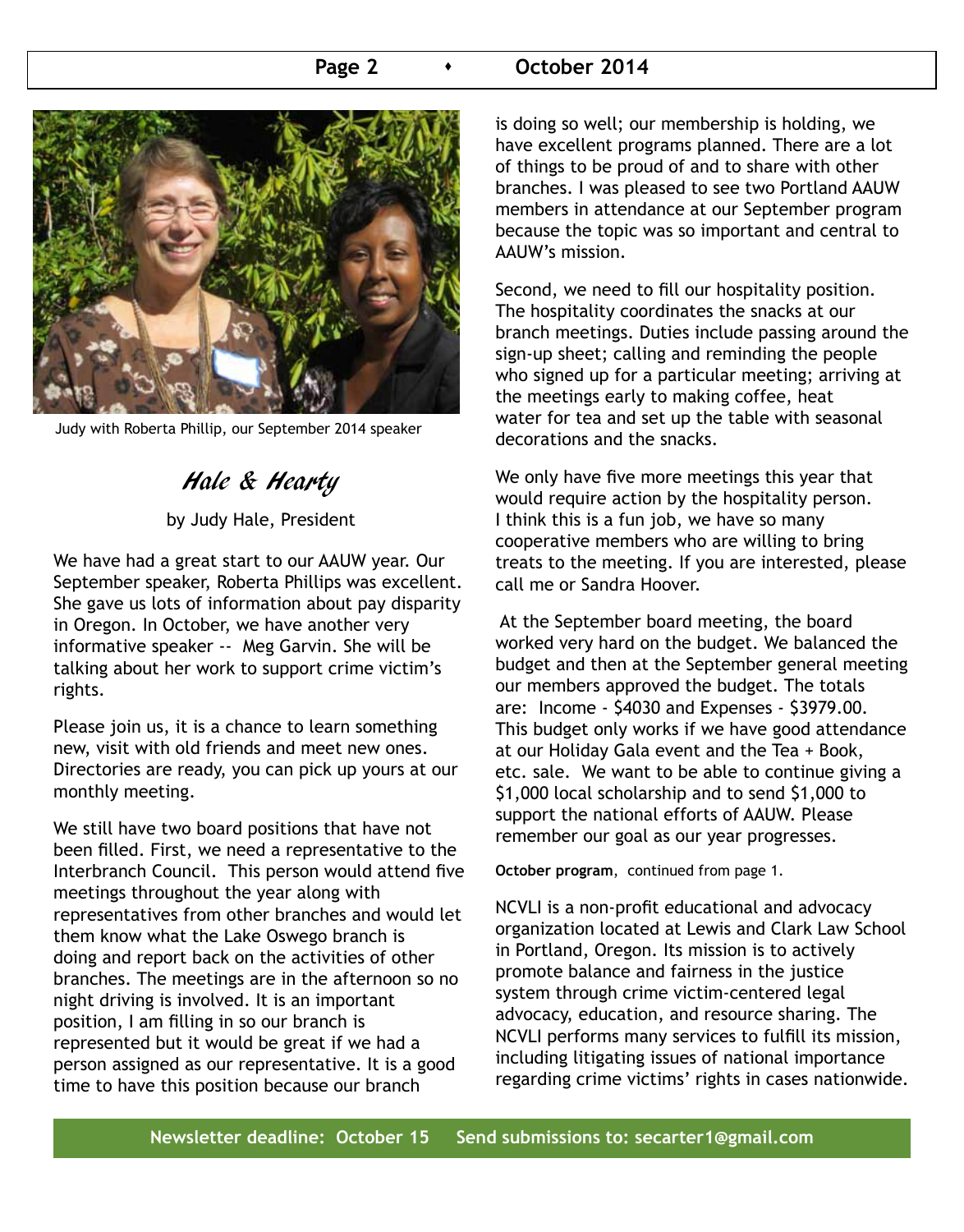### Page 3 **CELO CELOPER 2014**

## Zambia 2014

#### by Bettirae Willis

**Editor's Note:** Each month, the newsletter features an article on member service to our broader community. AAUW is about more than socializing, it's about working in our communities to improve the socioeconomic life of women and girls. If you are involved with a community group, please volunteer to write one of these features.

World Vision has been one of my volunteer joys since 2006.

As a young housewife, I remember learning about the effect on a simple rural tribe when a dam was built on the Zambezi River. The dam would provide power for a copper mine. I never forgot what happened to the tribe. Little did I know that 40 years later I would be on that tribal land.

In 2002 my church began a partnership with World Vision, connecting with Area Development (ADP) of Sinazongwe in Zambia with World Vision. The area of the tribe had been flooded out of their Zambezi River valley and this, many years later, had met the criteria for need and potential local leadership development. I began a regular small donation for Child Sponsorship.

As the years continued with regular reports, I was called to visit as part of a team of 10, with a focus on Sponsored Children. I saw some amazing and inspiring effects that clean water, support and education about sanitation, education about crops, support for health monitoring, and other local developments and leadership training had on the tribe.

This year I returned with a team of 8. The focus this year was ERE, Equality, Respect, and Empowerment. We celebrated and added to the women's skills with Women's Savings Groups, formed to provide and support further development with economic growth. The women sell their produce, any other products of their skills such as basket or crafts made with "found" scraps. I brought supplies and instructions to teach crochet.

The women learned quickly. I found that yarn is available locally and crocheting added to other skills they were developing with fibers to create products to sell. The change in the ADP between 2010 and 2014 is most evident in their strong sense of and "I and we can do this" attitude. The ADP will be closing gradually until 2020 when World Vision will have moved to another area.

Our Church has already begun a connection with Bangladesh to provide safe places for children of the sex trade industry.



Bettirae encouraging the new micro enterprise skill she taught in Sinazongwe, Zambia.

I derive joy, happiness, satisfaction and a personal purposes from being with people around the world who come from a different background than I, and have a meeting of minds, hearts and common interests. It is a value to share stories with them and, believe it or not, they encourage me as we each realize our common humanity.



Carol Cooper and Dorothy Martin at September meeting.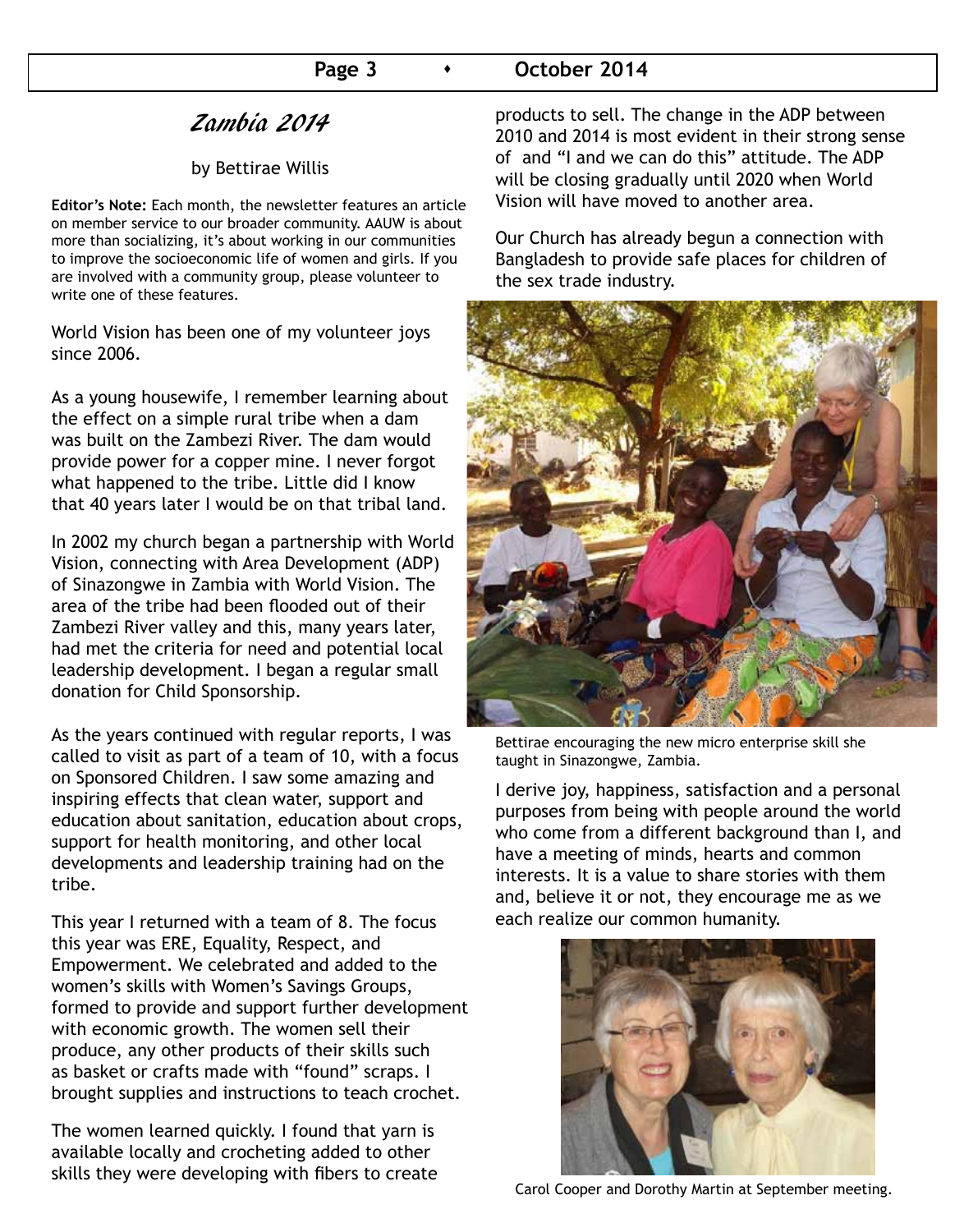## Page 4 **b C October 2014**

## 2014-15 LO AAUW Donation Form

Name was also as  $\sim$  100  $\mu$  and  $\mu$  and  $\mu$  and  $\mu$  and  $\mu$  and  $\mu$  and  $\mu$ 

Address \_\_\_\_\_\_\_\_\_\_\_\_\_\_\_\_\_\_\_\_\_\_\_\_\_\_\_\_\_\_\_\_\_\_\_\_\_\_\_\_\_\_\_\_\_\_\_\_\_\_

City/State/Zip 2000 and 2000 and 2000 and 2000 and 2000 and 2000 and 2000 and 2000 and 2000 and 200

**LOCAL SCHOLARSHIP DONATION:**

\$\_\_\_\_\_\_\_\_\_\_\_ Donation Amount **—** Write check to *Lake Oswego AAUW* PLEASE NOTE: THIS DONATION IS **NOT** TAX DEDUCTIBLE

## **NATIONAL AAUW FUNDS DONATION:**

\$\_\_\_\_\_\_\_\_\_\_\_ Donation Amount **—** Write check to *AAUW Funds*

ALL NATIONAL CONTRIBUTIONS ARE FULLY TAX DEDUCTIBLE

Giving unrestricted gifts to AAUW FUNDS (#9110) provides support where needed most, but you can choose a specific fund:

**[ ] #9110 General Foundation Support — Allocated where most needed** 

[ ] #4336 Educational Opportunities Fund **—** Supports fellowships and grants

[ ] #9170 Eleanor Roosevelt Fund **—** Supports AAUW research studies

[ ] #4337 Public Policy Fund **—** Supports advocacy for laws fair to women

[ ] #3999 Legal Advocacy Fund **—** Supports legal rights for those facing discrimination

[ ] #4339 Leadership Programs Fund **—** Supports programs like NCCWSL

[ ] #4363 Oregon's Betsy McDowell Research & Projects Fund

Gifts of \$100–\$174 confer membership in the Oregon Century Club Gifts of \$175 or above confer membership in the Oregon Century Club Plus

Gifts of \$25 or more to either local scholarship or AAUW Funds may be designated to honor a friend or loved one.

This gift is a memorial (deceased) to \_\_\_\_\_\_\_\_\_\_\_\_\_\_\_\_\_\_\_\_\_\_\_\_\_\_\_\_\_\_\_\_\_\_

This gift is a tribute (living) to \_\_\_\_\_\_\_\_\_\_\_\_\_\_\_\_\_\_\_\_\_\_\_\_\_\_\_\_\_\_\_\_\_\_

Acknowledgement should be sent to:

Name \_\_\_\_\_\_\_\_\_\_\_\_\_\_\_\_\_\_\_\_\_\_\_\_\_\_\_\_\_\_\_\_\_\_\_\_\_\_\_\_\_\_\_\_\_\_\_\_\_\_\_\_

Address \_\_\_\_\_\_\_\_\_\_\_\_\_\_\_\_\_\_\_\_\_\_\_\_\_\_\_\_\_\_\_\_\_\_\_\_\_\_\_\_\_\_\_\_\_\_\_\_\_\_

**Send this form and check to: LO AAUW, PO Box 416, Marylhurst, Oregon 97036**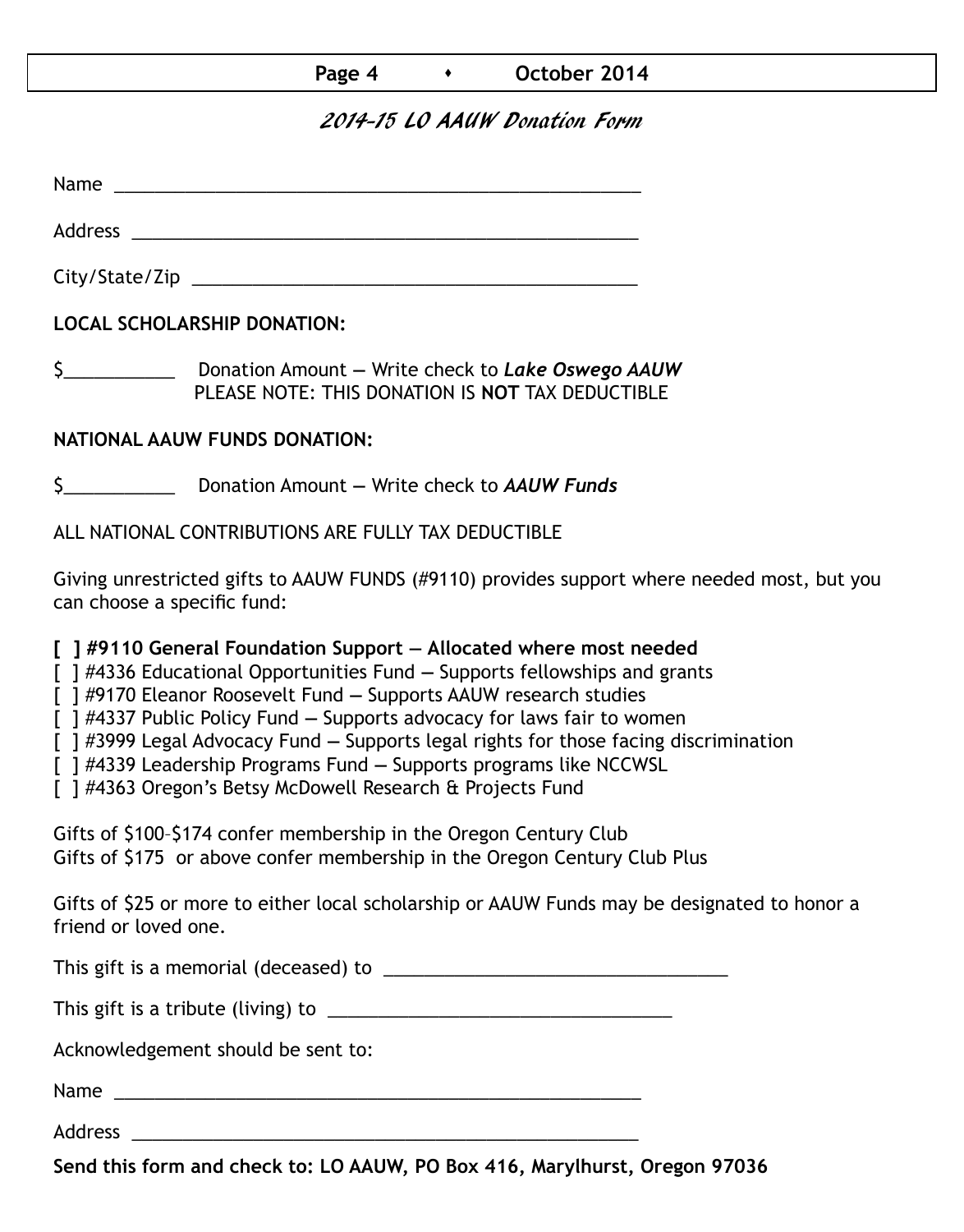## Interest Group Activities

**Tuesday Morning Books 4th Tuesday at 11:00 a.m.**

Date: October 28

Book: *The Chaperone* by Laura Moriarty Location: Szechuan Kitchen, Lake Oswego Leader: Nancy White For more information, contact Dixie Kroupa, (503) 697-8028, dixie.kroupa@comcast.net

#### **Murder by the Book 2nd Wednesday at 12:00 p.m.**

#### Date: October 8

Books: *Real Murders* by Charlaine Harris Location: 4949 Meadows Rd., Suite 400, Lake Oswego

Bring your lunch, refreshments provided. For more information, contact Jane Taft, (503) 742-1653, taft.jane@gmail.com or Stephanie Carter, (971) 285-5882, secarter1@gmail.com

#### **Interpretive Books 3rd Thursday at 9:30 a.m.**

Date: October 16

Book: *The Boys in the Boat* by Daniel James Brown Leader: Candace Newland-Holley Hostess: Candace Newland-Holley and Donna Saffir For more information, contact Laura Eyer, (503) 982-3522, eyerfamily@wbcable.net or Linda Watkins, (503) 694-2334, l.and.m.watkins@gmail. com

#### **Thursday Evening Books 4th Thursday at 7:30 p.m.**

Date: October 23

Book: *The Boys in the Boat* by Daniel James Brown Hostess: Suzanne Kaveckis

For more information, contact Sandra Hoover, (503) 635-0952, sandraleehoover@comcast.net or Suzanne Kaveckis, (503) 678-1641, smkaveckis@centurytel.net

#### **Friday Books 4th Friday at 10:00 a.m.**

Date: October 24 Book: *Orphan Train* by Christina Baker Kline Location: Market of Choice, Conf Rm, West Linn Leader: Annie Arkebauer

For more information, contact Irene Romero, (503) 657-6159, ireneromero@mac.com

#### **Portland Center Stage Date and Time Vary**

Season ticket holders for the Portland Center Stage's Thursday matinees will enjoy a year of musicals, dramas and comedies. For more information, contact Betty Barber, (503) 675-0594, barberbc@yahoo.com

#### **Laffalot Bridge 2nd & 4th Mondays at 1:00 p.m.**

#### Date: October 13 & 27

If you would like to be added to the substitute list, or for more information, contact Bettirae Willis, (503) 891-6232 (cell), bewillis@easystreet.net

#### **Second Thursday Bridge 2nd Thursday at 1:00 p.m.**

Date: October 9

If you would like to be added to the substitute list, or for more information, contact Penny Hansen, (971) 221-7765 (cell), pennyhansen@comcast.net

#### **Eat Ethnic 3rd Tuesday at 6:30 p.m.**

#### Date: October 21

Location: Aji Tram Restaurant, Lake Oswego Spouses and guests are welcome. For more information or to be added to the email list, contact Susan Hornung, susanhornung@ hotmail.com

#### **Delightful Dining Date Varies**

Date: October 4 at 6:00 p.m. Loction: Summerlinn Clubhouse, West Linn Join us for a retro-1950s meal. Delightful Dining is the group where members share the cooking and the costs. For more information, contact Jane Taft, (503) 742-1653, taft.jane@gmail.com

#### **Exploring the Northwest Date Varies**

Several times each year this group explores an Oregon site and enjoys a meal together. For more information, contact Sue Kingzett, (503) 706-8184 (cell), sezett@msn.com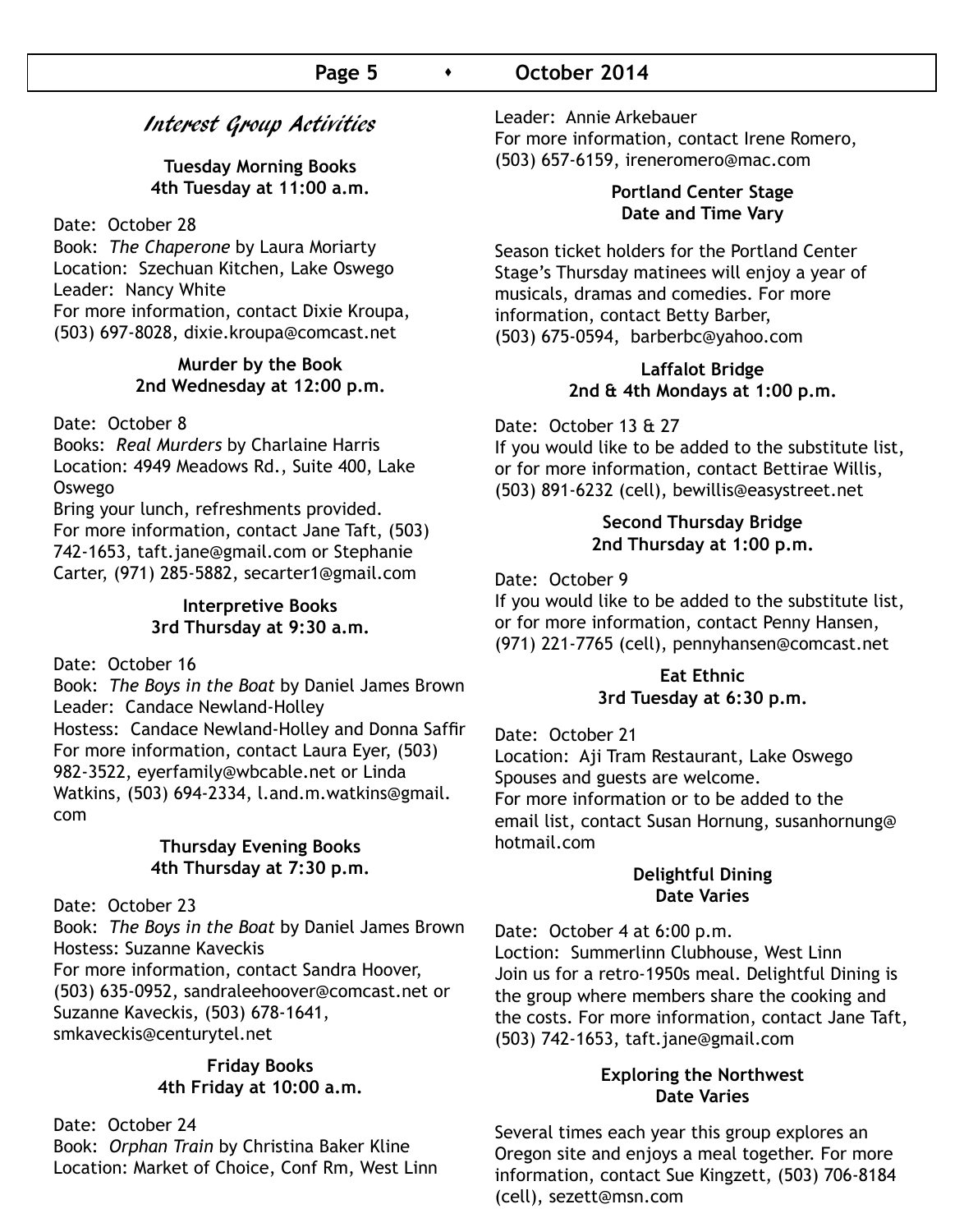| Sunday | Monday                          | Tuesday                                 | Wednesday                            | Thursday                                                               | Friday                       | Saturday                               |
|--------|---------------------------------|-----------------------------------------|--------------------------------------|------------------------------------------------------------------------|------------------------------|----------------------------------------|
|        |                                 |                                         | 1<br>Board<br>Meeting                | $\overline{2}$                                                         | $\overline{3}$               | $\overline{4}$<br>Delightful<br>Dining |
| 5      | 6                               | $\overline{7}$                          | 8<br>Murder by<br>the<br><b>Book</b> | 9<br>Second<br>Tuesday<br><b>Bridge</b><br>(former Third<br>Wednesday) | 10 <sup>1</sup>              | 11<br><b>Branch</b><br>Meeting         |
| 12     | 13<br>Laffalot<br>Bridge        | 14                                      | 15                                   | 16<br>Interpretive<br><b>Books</b>                                     | 17                           | 18                                     |
| 19     | $20\,$                          | 21<br>Eat<br>Ethnic                     | 22                                   | 23<br>Thursday<br>Evening<br><b>Books</b>                              | 24<br>Friday<br><b>Books</b> | 25                                     |
| 26     | 27<br>Laffalot<br><b>Bridge</b> | 28<br>Fourth<br>Tuesday<br><b>Books</b> | 29                                   | 30 <sup>°</sup>                                                        | 31                           |                                        |
|        |                                 |                                         |                                      |                                                                        |                              |                                        |

## AAUW'S Mission

Advancing equity for women and girls through advocacy, education, and research.

## AAUW's Value Promise

By joining AAUW, you belong to a community that breaks through educational and economic barriers so that all women have a fair chance.